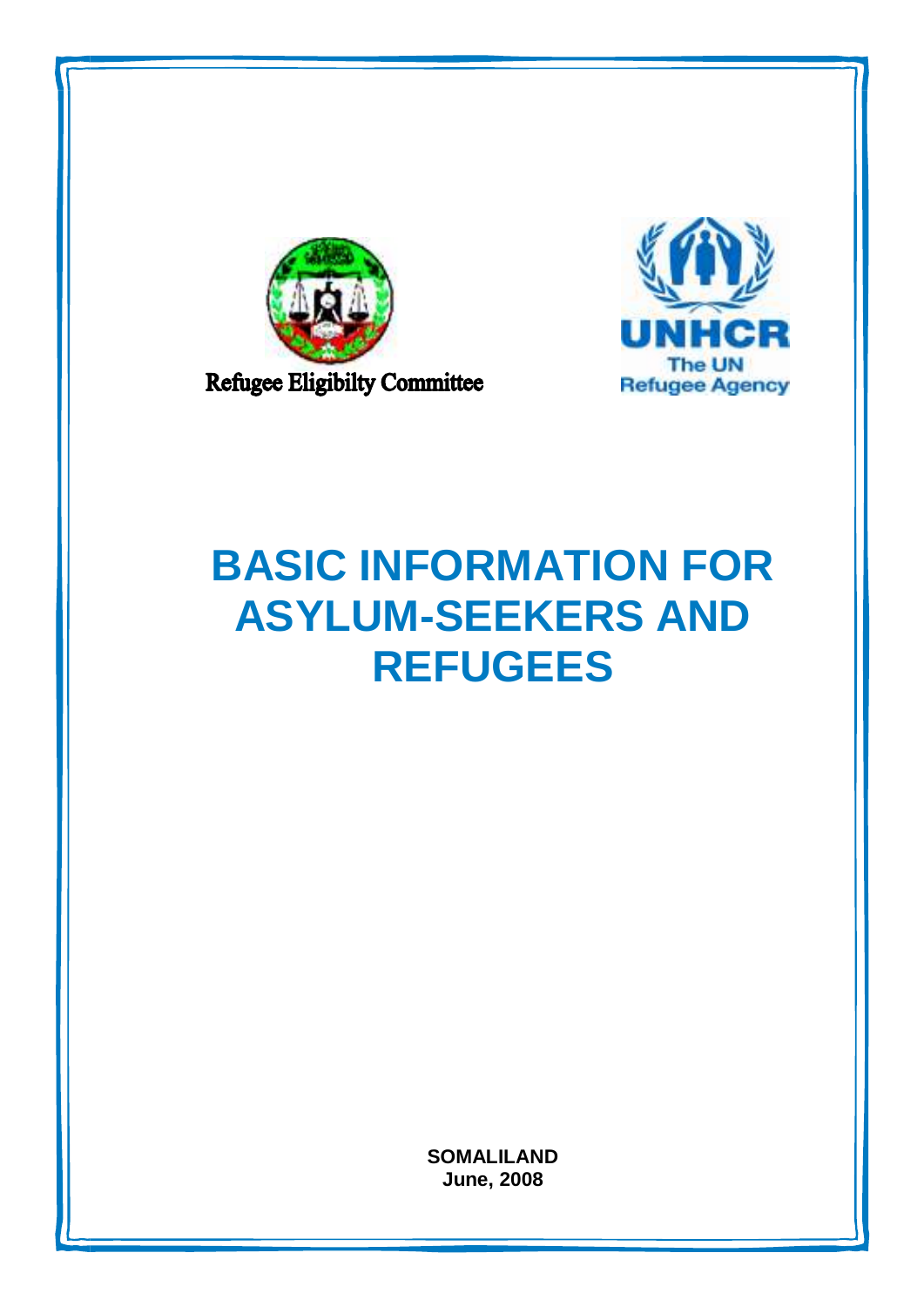# **INTRODUCTION**

The Constitution of Somaliland (Article 10.1) confirms that Somaliland will continue to honour the international obligations entered into by Somalia. The Republic of Somalia ratified both the 1951 and 1969 Conventions, which state inter alia that, STATES are primarily responsible for providing international protection, assisted by UNHCR as necessary.

The purpose of this information leaflet is to provide asylum-seekers and Refugees information pertaining to procedures for application of refugee status in Somaliland and the policy of the Somaliland Government on refugees and asylum-seekers in the country.

# **REFUGEE ELIGIBILITY COMMITTEE (REC)**

Somaliland has a Refugee Eligibility Committee (REC) under the Ministry of Interior, which works with UNHCR to register applications for refugee status. The REC was

established in 2003 and is chaired by the Director General of the Ministry of Interior.

## **UNITED NATIONS HIGH COMMISSIONER FOR REFUGEES (UNHCR)**

The office of the United Nations High Commissioner for Refugees (UNHCR) is a non-political, humanitarian **CR** organisation, created by the UN General Assembly in 1950. The mandate of UNHCR is to provide international protection to refugees and seek durable solutions to their plight. UNHCR has been given the mandate to provide international protection to refugees globally and to oversee the implementation of the 1951 UN Convention relating to the Status of Refugees and its 1967 Protocol.

# **WHO IS A REFUGEE?**



 $\mathfrak{p}$ A refugee is a person who was forced to leave his/her home country because he or she faced threat to his/her life or freedoms and was not able to receive the protection of the

海岸消费  $\star$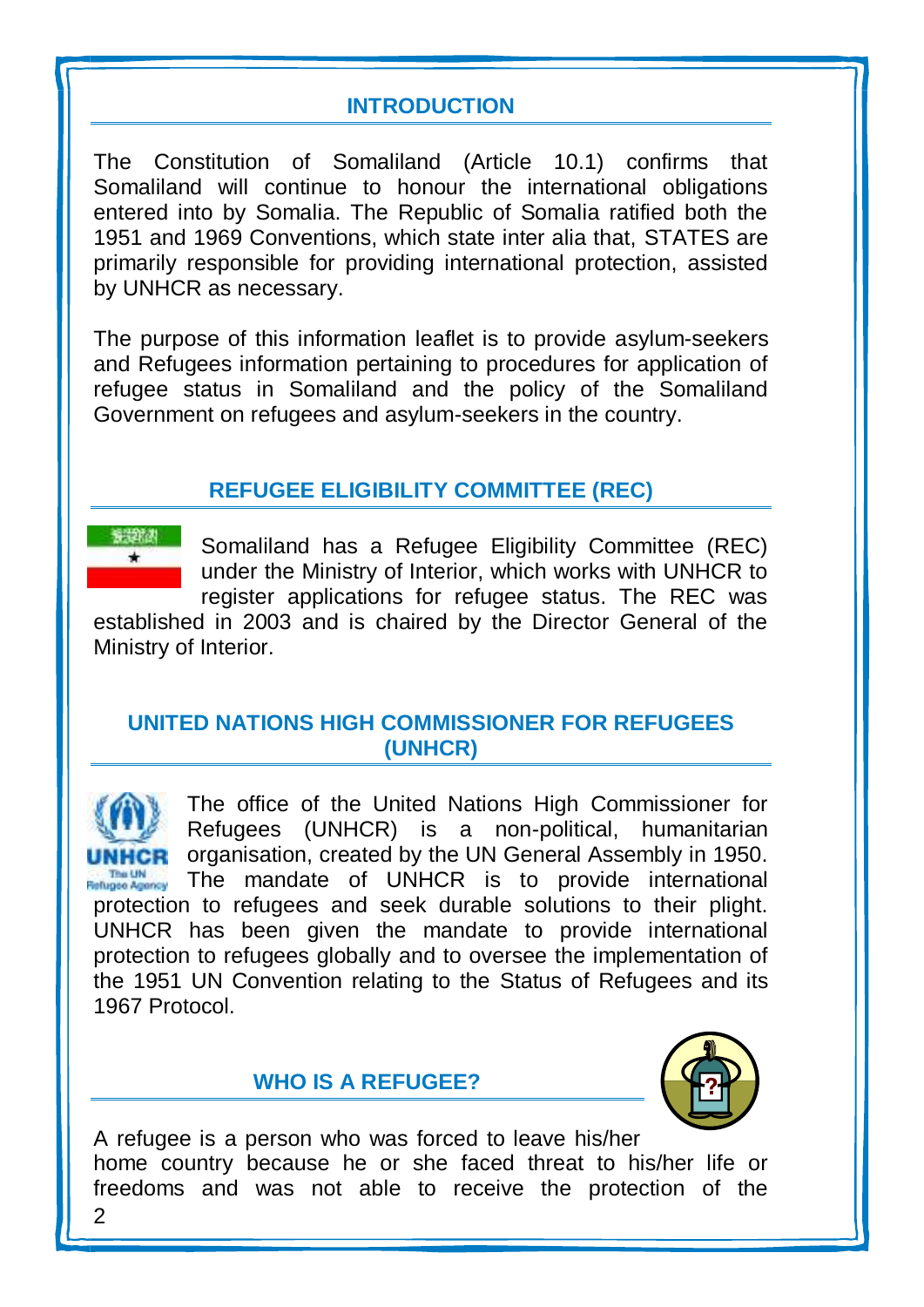government. The reasons for such a threat are usually linked to race, religion, nationality, membership of a particular social group or political opinion.

# **STEP1: REGISTRATION BY SOMALILAND AUTHORITIES (REC)**



Registration of applications for asylum in Somaliland is conducted by the Government of Somaliland. Asylum-seekers are therefore required to present their applications to the Refugee Eligibility Committee (REC) in the Ministry of Interior (MOI), Hargeisa.

Once the applicant approaches the REC, the REC gives an appointment for registration interview.

On the interview date, the Principal Applicant must bring along all his/her accompanying family members.

The REC then takes a photograph of the Principle applicant, a family photo and then proceeds to interview the Principal Applicant.

The information given by the applicant is recorded in the Asylumseeker registration form.

After the interview, the REC makes and retains copies of all documents presented by the applicant, and returns the originals to the applicant.

The REC then provides a REC file number to the asylum-seeker for future reference. The applicant must provide this number every time he/she approaches or writes to REC or UNHCR.

Finally the REC issues the applicant with an "asylum-seeker letter" duly signed by the REC Chairperson and sends the duly completed and signed application forms to UNHCR for Refugee Status Determination (RSD).

**An asylum-seeker letter is issued for the period of six months and is extended upon expiration. If you do not extend your asylum-seeker letter for more than three months after the expiration of its validity, your case will be considered as abandoned and thus closed.**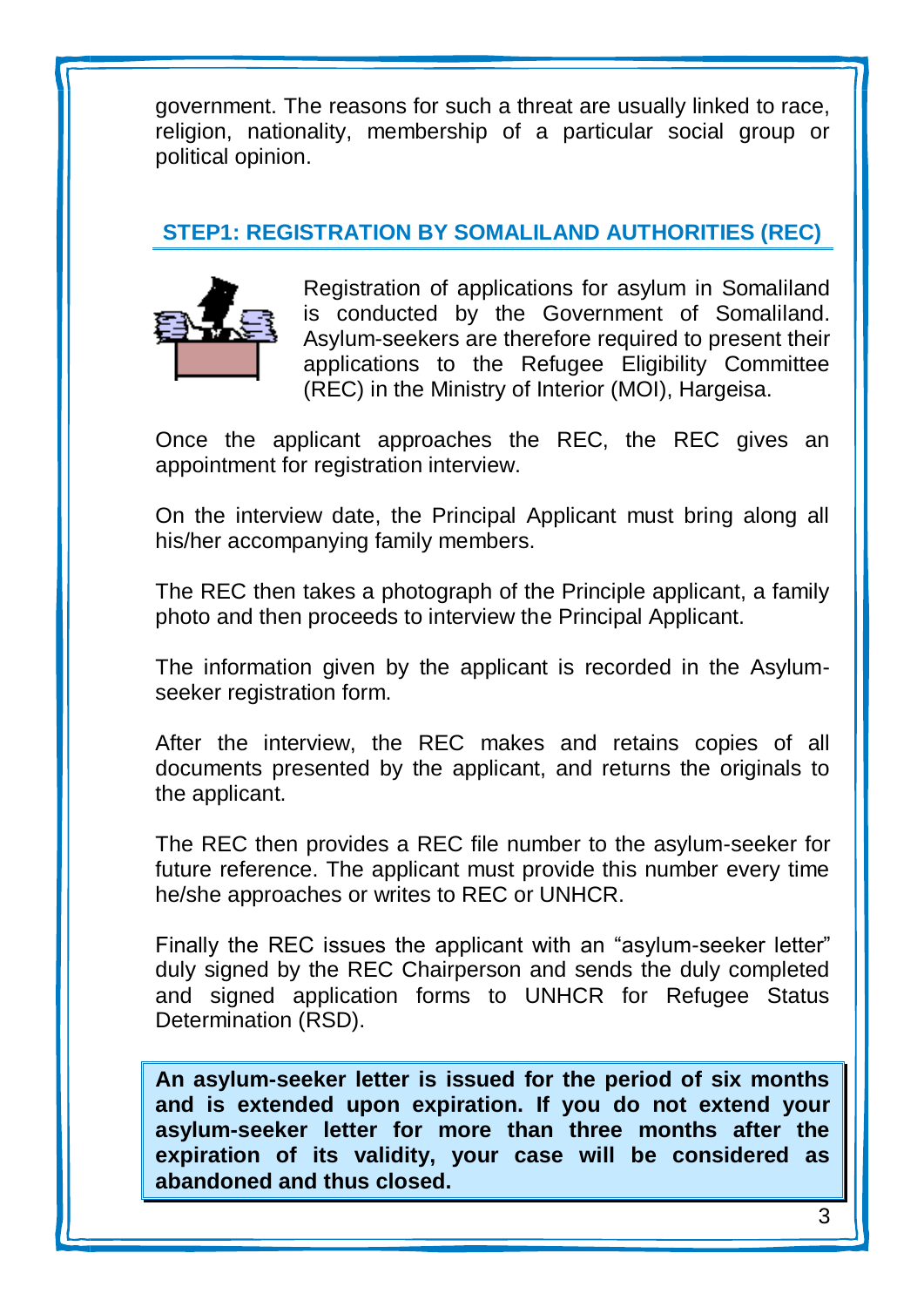# **STEP2. REGISTRATION BY UNHCR**

The determination of Refugee Status in Somaliland is conducted by UNHCR in Hargeisa.

Once UNHCR receives the registration forms from the REC, UNHCR schedules RSD interview based on available RSD Officers. A schedule for interview (a list of file number only and not names) is posted outside the Office informing those referred for RSD for an appointment for registration.

## **RECEPTION AT UNHCR**

All applicants attending an interview must arrive at UNHCR office before 10:00 am. Try not to be late for the Interview, because it may be difficult to re-schedule your appointment.

Applicants are received by a Receptionist at the UNHCR gate from 08:00 -12:00noon. All individuals granted access are checked by security before entering UNHCR Office and are escorted to the waiting area.

Applicants coming with children are advised to carry with them some food for children as the interviews may take long.

# **REFUGEE STATUS DETERMINATION INTERVIEW**

The RSD interviews are conducted by a UNHCR Protection Officers. UNHCR RSD procedures are explained verbally at the beginning in order to address any queries before the interview starts. The main applicant/head of family will be interviewed personally



by the Protection Officer who gathers from the applicant all information, which is relevant to the applicant's claim for refugee status.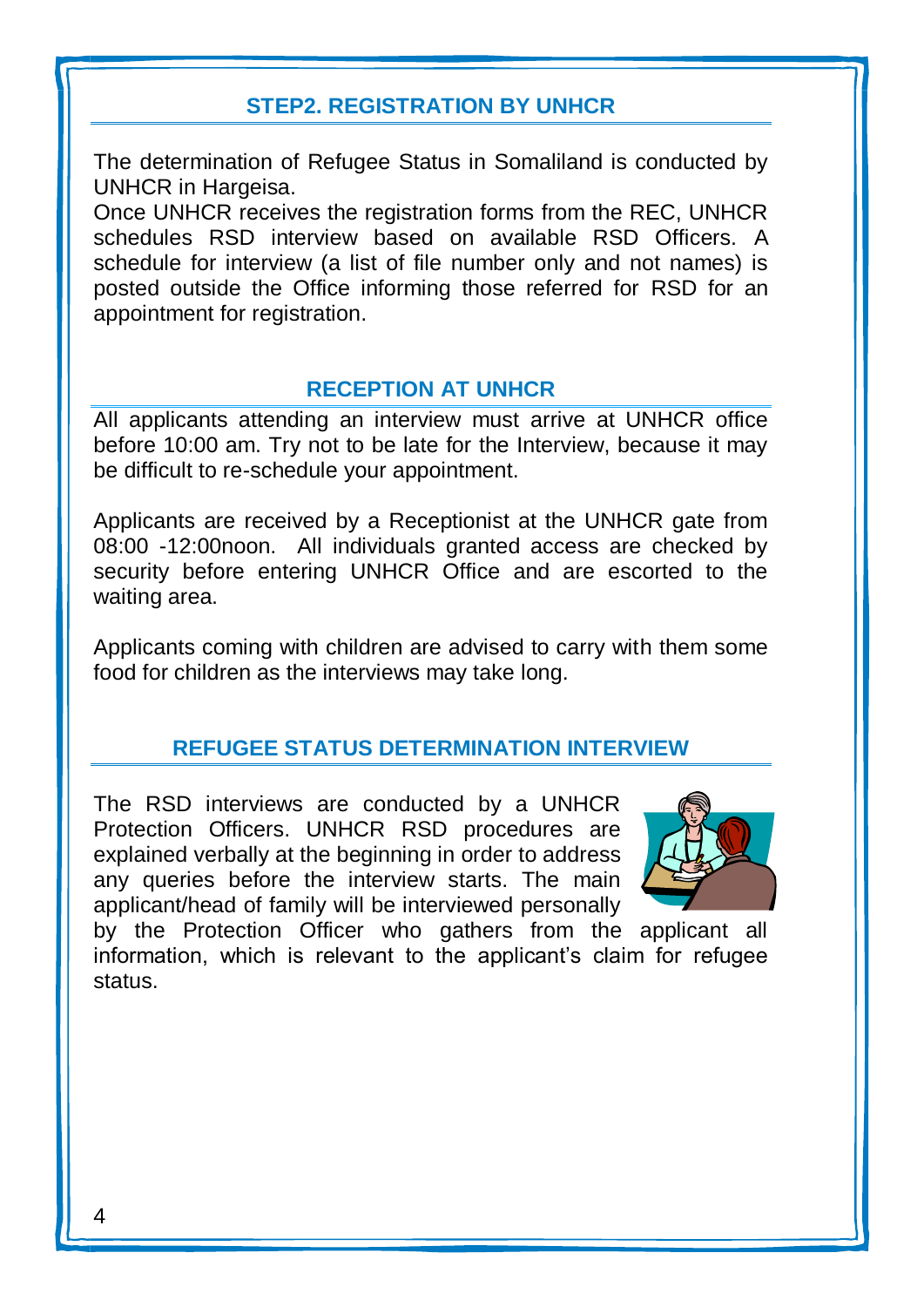- *This interview is your opportunity to tell UNHCR Officers the reasons for coming to Somaliland.*
- *Bring all documents that you have that could be relevant to your claim.*
- *During the interview you must give a precise, true, consistent and complete description of the reasons for seeking-asylum in Somaliland. You will also be asked to explain why you cannot return to your home country and what could happen to you personally if you were to return to your country.*
- *Be prepared to talk about events that are painful and embarrassing for you. You will have to talk about all the important facts during your interview so that your case can be assessed fairly.*
- *Do not invent anything during the interview, stick to the facts, be consistent and do not listen to people who give you false advice. Only answer a question you have understood during the interview. If necessary, ask for the question to be repeated.*
- *During the interview you will be provided with a qualified interpreter. If you face any difficulties with the interpretation during the interview, please inform the UNHCR Officer conducting the interview at the very start.*
- *The information, which you provide during the interview, will be treated confidentially within UNHCR, and will not be shared with the authorities of your home country or any other authorities without your agreement.*

At the end of the interview, the applicant is informed to collect his/her decision, normally two – four weeks after the interview**.**

If the decision is positive, a "recognition letter" is signed by the Head of Office or Officer in Charge.

If the decision is negative, a "rejection letter" is signed by the Protection Officer and placed in a sealed envelope along with an appeal form and appeal information sheet.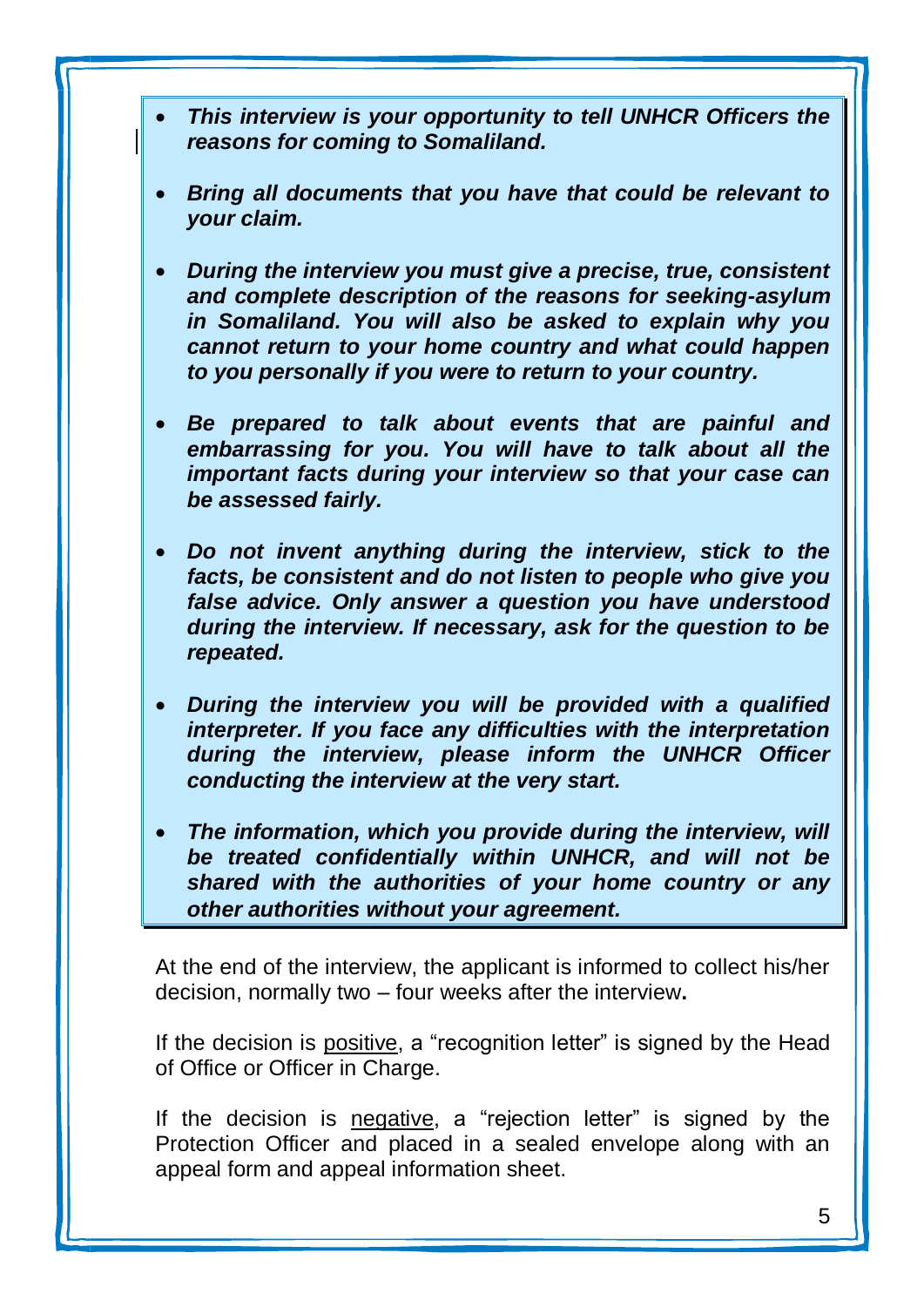*All decision notices/lists (with only file numbers) are posted outside the Office and Refugee Social Welfare Centre. Upon seeing their REC number in the notice/list, the Principle applicants should approach UNHCR to collect their decisions from 8am to 12pm, Sunday through Thursday (except public holidays).* 

#### **6. APPEALS**



Rejected applicants have a right to appeal against a negative decision.

Rejected asylum-seekers wishing to appeal must complete an appeal form and present it to UNHCR

within **30 days** of notification of the rejection decision.

**Your appeal should be in written form and should contain new facts which were not provided by you during the interview and which in your opinion are good reasons for receiving refugee status. You should also explain why you did not make this information available earlier in your first interview. You may not necessarily be recalled for an appeal interview so please make sure that your appeal letter contains all the new important facts that you wish to highlight.** 

If the appeal is rejected, an appeal "rejection letter" is prepared and signed by the Head of Sub-Office or Officer in Charge.

If the appeal is accepted, a refugee "recognition letter" is signed Head of Sub-Office or Officer in Charge and issued to the appellant.

*Please note, that once you receive a final rejection on appeal, you have been determined not to be a refugee and therefore are no longer of concern to UNHCR and your asylum letter will be cancelled.*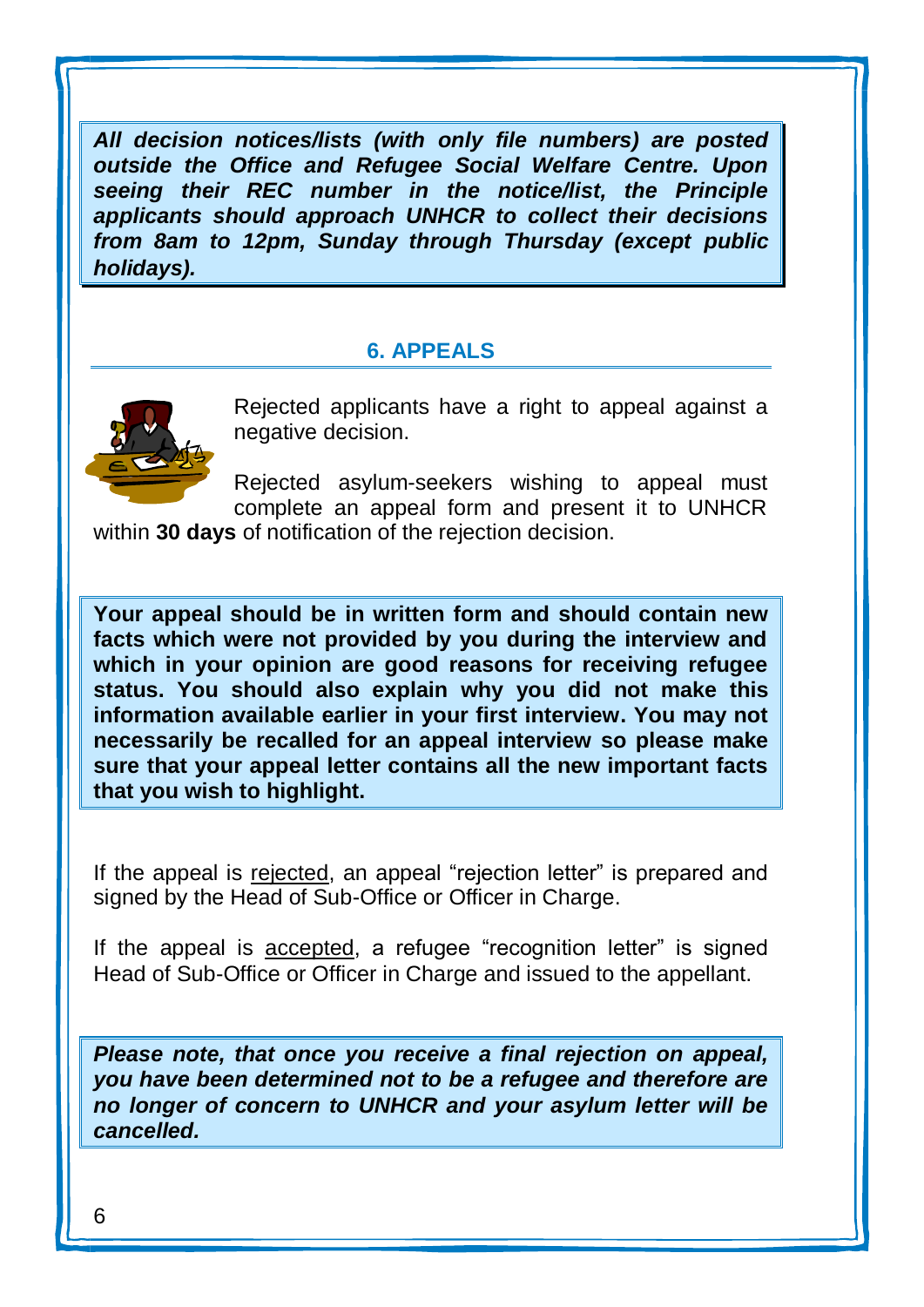# **FILE CLOSURE**

All files are closed after appeal rejection or if the applicant has not applied to appeal within 60 days from the date of notification of the rejection decision.

A file may also be closed where the applicant has abandoned the case, i.e., failed to attend for interview on two appointments or has not contacted the office within the period of 3 months.

#### **FILE REOPENING**

If an RSD file has been closed, and the applicant requests that it be re-opened (or wishes to submit an appeal after the 60 day period), he/she is asked to put the request, and the reasons, in writing.

## **SCHEME OF ASYLUM PROCEDURES IN SOMALILAND**

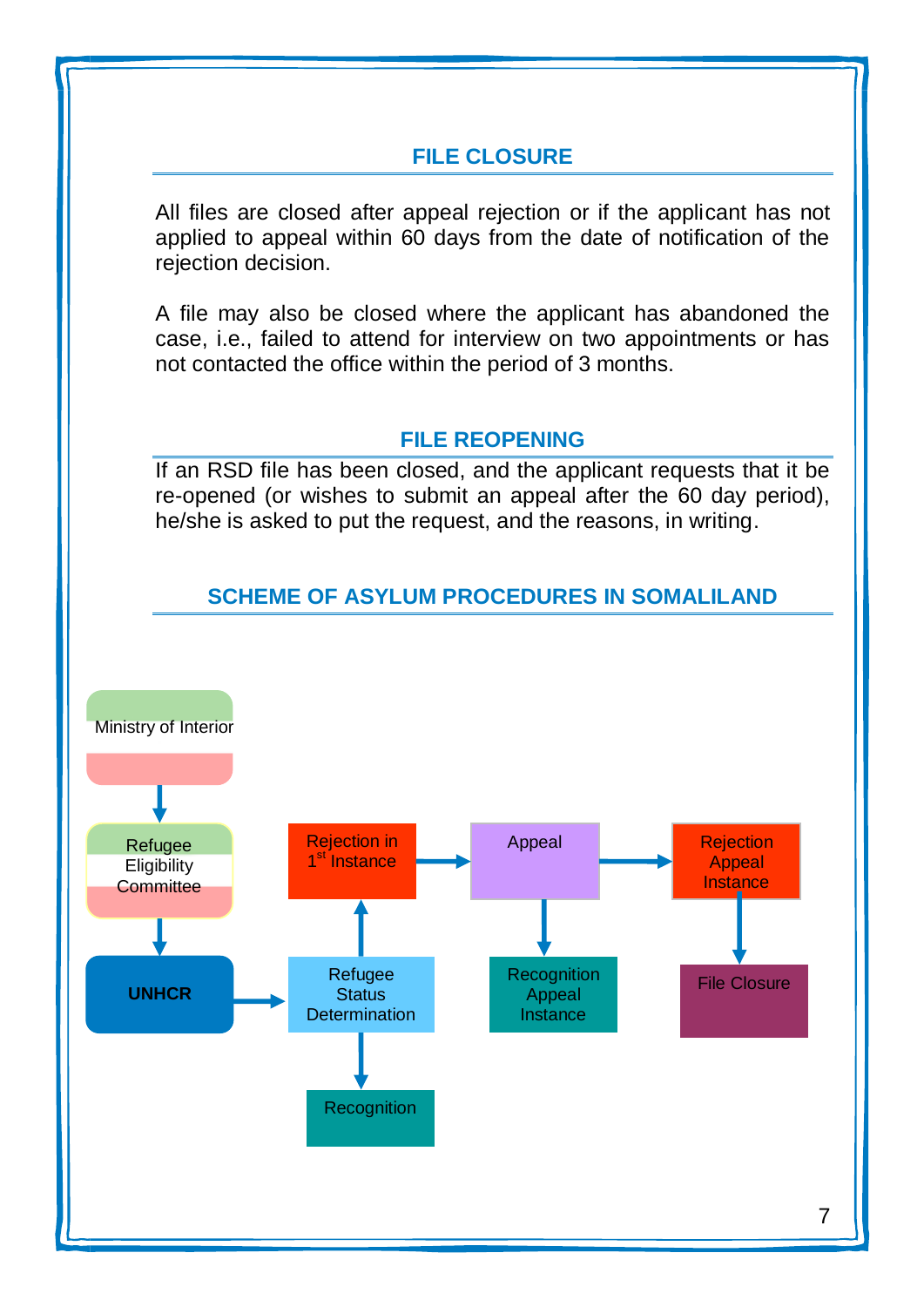#### **RIGHTS AND OBLIGATIONS OF ASYLUM-SEEKERS AND REFUGEES**

*Refugees and asylum-seekers are required to respect the laws and regulations of their country of asylum and they should conform to measures taken by the authorities to maintain public order. Being under UNHCR's international protection does not exempt you from observing the laws of the land. Failure to respect the laws of Somaliland will expose you to prosecution under Somaliland law.*

#### **Rights of Asylum-seekers**

- Right to have asylum application processed in a fair and transparent manner,
- Right of appeal for review to UNHCR on an application for asylum being rejected by UNHCR
- Right not to be deported (*refouled*) to the country of origin pending a decision on the application for asylum,
- **Freedom of movement**
- Freedom from arbitrary arrest, wrongful detention and torture,
- Access to courts of law.

#### **Rights of Refugees**

- Right not to be deported (*refouled*) to the country of origin while refugee status still subsists
- Right to basic health and primary education
- Right to engage in wage-earning employment and self employment
- **Freedom of movement**
- Freedom from arbitrary arrest, wrongful detention and torture,
- Access to courts of law,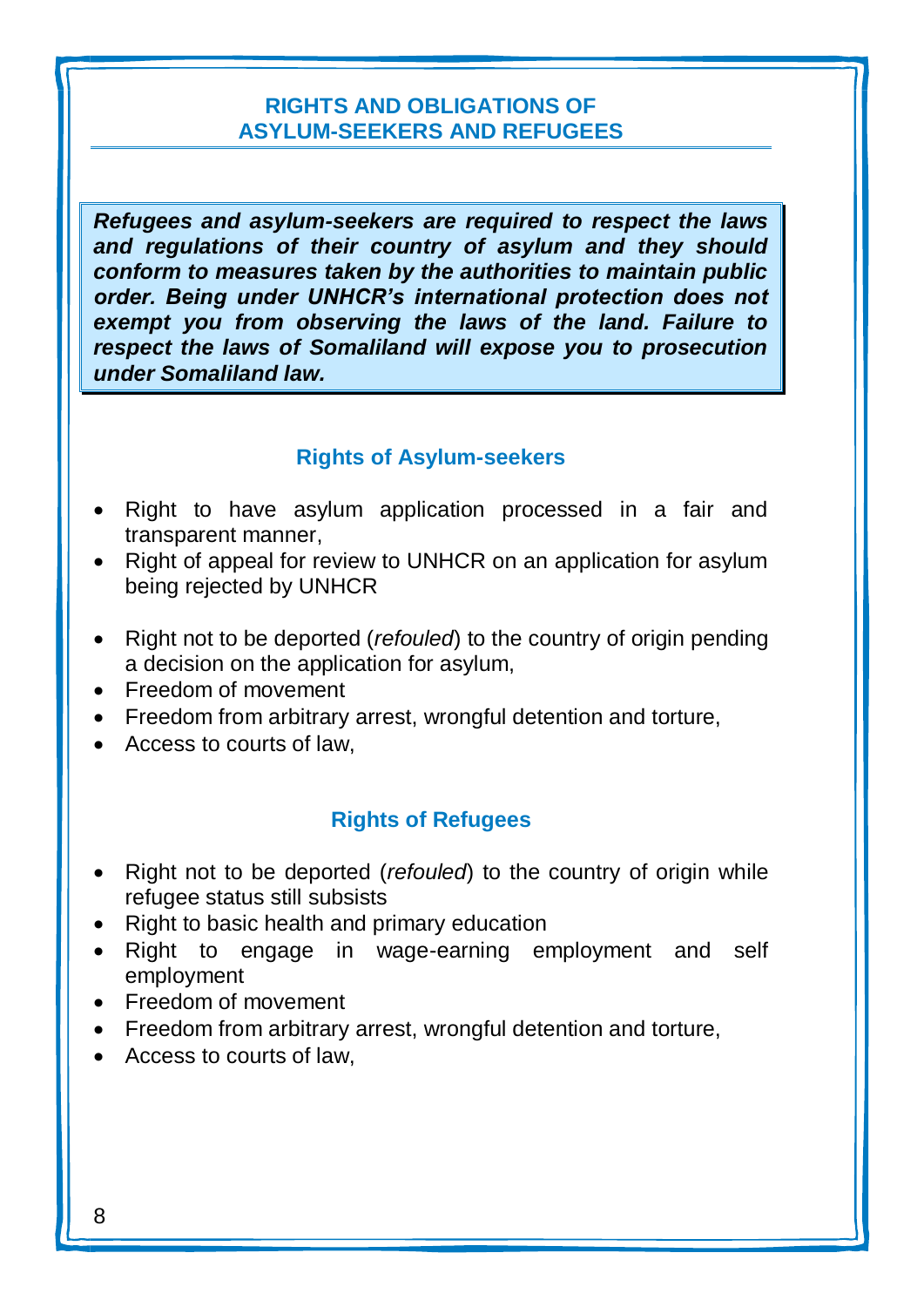# **Obligations of Asylum-seekers and Refugees**

- To respect and adhere to Somaliland laws
- To abstain from subversive activities against the country of origin
- Asylum-seekers have the obligation to present themselves to the Ministry of Interior upon arrival in Somaliland and declare intent to seek asylum
- Asylum-seekers have the obligation to tell the truth and cooperate with the Government and UNHCR in processing their applications and upon being informed of a decision to such application

# **MATERIAL ASSISTANCE TO REFUGEES**

It is important to note that UNHCR's mandate is to provide legal protection to refugees and not material assistance.

With the assistance of Governments, UNHCR also seeks durable solutions for refugees.

UNHCR however does provide assistance to "refugees" on humanitarian basis depending on the financial situation.

Material assistance is not provided to *new arrivals or asylumseekers* approaching the Office.

Likewise, persons whose applications for refugee status have been rejected to the satisfaction of UNHCR are not provided any assistance by UNHCR.

# **DURABLE SOLUTIONS FOR REFUGEES**

There are three durable solutions to a refugee's problem namely, voluntary repatriation when feasible to the country of origin, local integration in the country of asylum and resettlement to a third country.



Resettlement is the least desirable solution to the refugee's plight and is only pursued for very limited cases as a last resort and when neither voluntary repatriation nor local integration is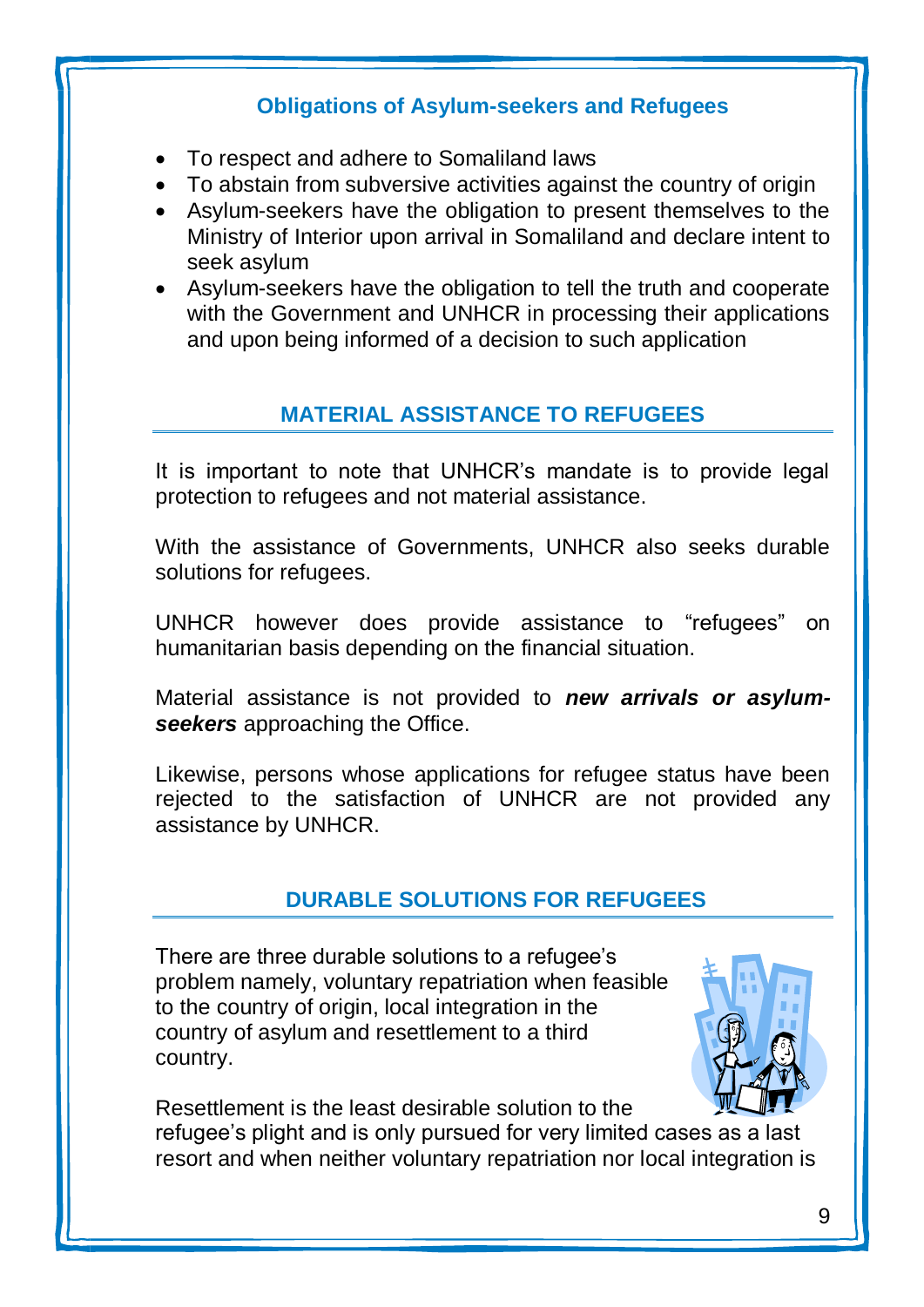possible. Resettlement is also only pursued when deemed appropriate in the interest of a refugee.

Committing fraud or any misrepresentation in the resettlement process will result in the closure of a refugee's resettlement file and may even result in cancellation of refugee status

# **COMPLAINTS PROCEDURE**



Please note that all the services provided by UNHCR, REC and Social Welfare Centre are FREE OF **CHARGE** 

Any request by UNHCR staff, REC member, security guards or UNHCR implementing partners for monetary compensation or other favours from applicants must be reported through the complaints boxes installed in UNHCR reception area and in Social Welfare Centre.

Keys to the complaints box will be held only by the Protection Officer and the Head of the office. Please note that only substantive complaints are going to be investigated thoroughly and persons found to be spreading any malicious or unfounded accusations against UNHCR staff and its partners or REC members will face serious consequences, including possible prosecution. Note that this may also negatively impact on your resettlement considerations.

**All complainants should clearly identify themselves**, if not by name, if preferred, by file reference numbers. All contact information must be submitted as well. Please note that UNHCR is not able to effectively investigate or follow up on anonymous complaints.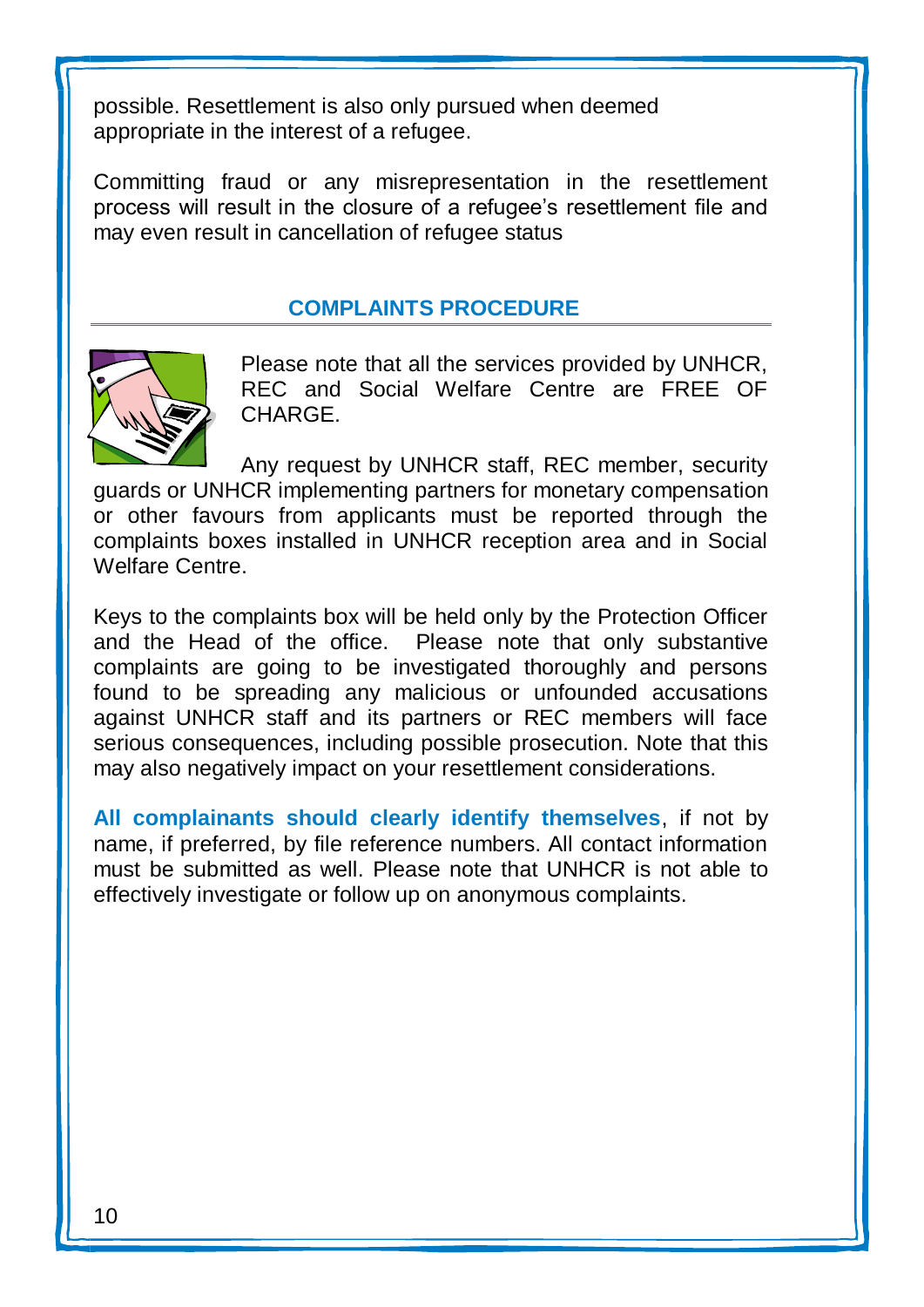